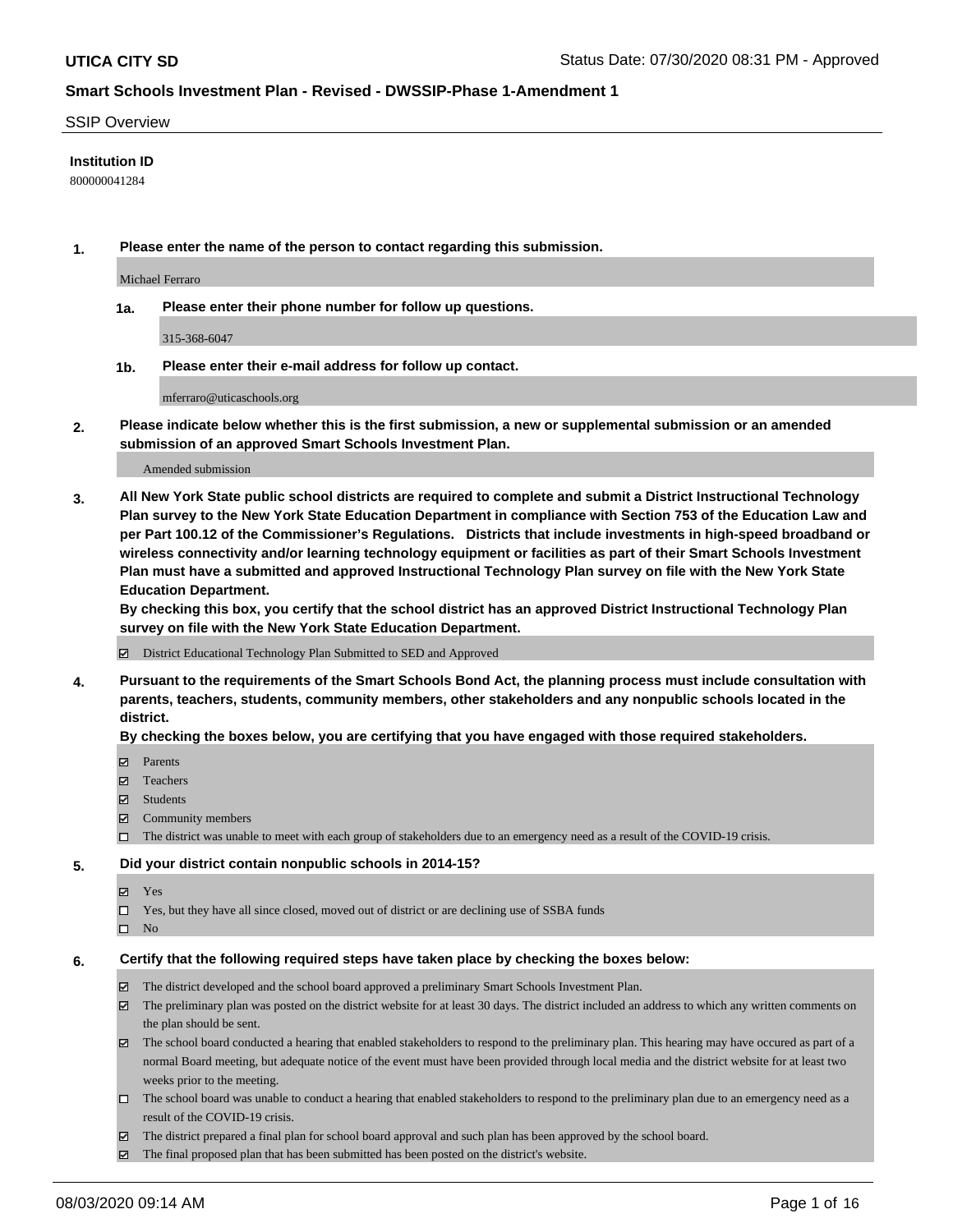SSIP Overview

**6a. Please upload the proposed Smart Schools Investment Plan (SSIP) that was posted on the district's website, along with any supporting materials. Note that this should be different than your recently submitted Educational Technology Survey. The Final SSIP, as approved by the School Board, should also be posted on the website and remain there during the course of the projects contained therein.**

UCSD SSIP Aproved.pdf

**6b. Enter the webpage address where the final Smart Schools Investment Plan is posted. The Plan should remain posted for the life of the included projects.**

https://www.uticaschools.org/Page/5595

**7. Please enter an estimate of the total number of students and staff that will benefit from this Smart Schools Investment Plan based on the cumulative projects submitted to date.**

9,715

**8. An LEA/School District may partner with one or more other LEA/School Districts to form a consortium to pool Smart Schools Bond Act funds for a project that meets all other Smart School Bond Act requirements. Each school district participating in the consortium will need to file an approved Smart Schools Investment Plan for the project and submit a signed Memorandum of Understanding that sets forth the details of the consortium including the roles of each respective district.**

 $\Box$  The district plans to participate in a consortium to partner with other school district(s) to implement a Smart Schools project.

#### **9. Please enter the name and 6-digit SED Code for each LEA/School District participating in the Consortium.**

| Partner LEA/District | <b>ISED BEDS Code</b> |
|----------------------|-----------------------|
| (No Response)        | (No Response)         |

### **10. Please upload a signed Memorandum of Understanding with all of the participating Consortium partners.**

(No Response)

**11. Your district's Smart Schools Bond Act Allocation is:**

\$9,678,419

#### **12. Final 2014-15 BEDS Enrollment to calculate Nonpublic Sharing Requirement**

|            | Public Enrollment | Nonpublic Enrollment | Total Enrollment | I Nonpublic Percentage |
|------------|-------------------|----------------------|------------------|------------------------|
| Enrollment | 9,715             | 686                  | 10,401.00        | 6.60                   |

**13. This table compares each category budget total, as entered in that category's page, to the total expenditures listed in the category's expenditure table. Any discrepancies between the two must be resolved before submission.**

|                                          | Sub-Allocations | <b>Expenditure Totals</b> | <b>Difference</b> |
|------------------------------------------|-----------------|---------------------------|-------------------|
| <b>School Connectivity</b>               | $-1,330,765.27$ | $-1,330,765.27$           | 0.00              |
| Connectivity Projects for<br>Communities | 0.00            | 0.00                      | 0.00              |
| Classroom Technology                     | 2,485,000.00    | 2,485,000.00              | 0.00              |
| Pre-Kindergarten Classrooms              | 0.00            | 0.00                      | 0.00              |
| Replace Transportable<br>Classrooms      | 0.00            | 0.00                      | 0.00              |
| <b>High-Tech Security Features</b>       | 0.00            | 0.00                      | 0.00              |
| Nonpublic Loan                           | 0.00            | 0.00                      | 0.00              |
| Totals:                                  |                 |                           |                   |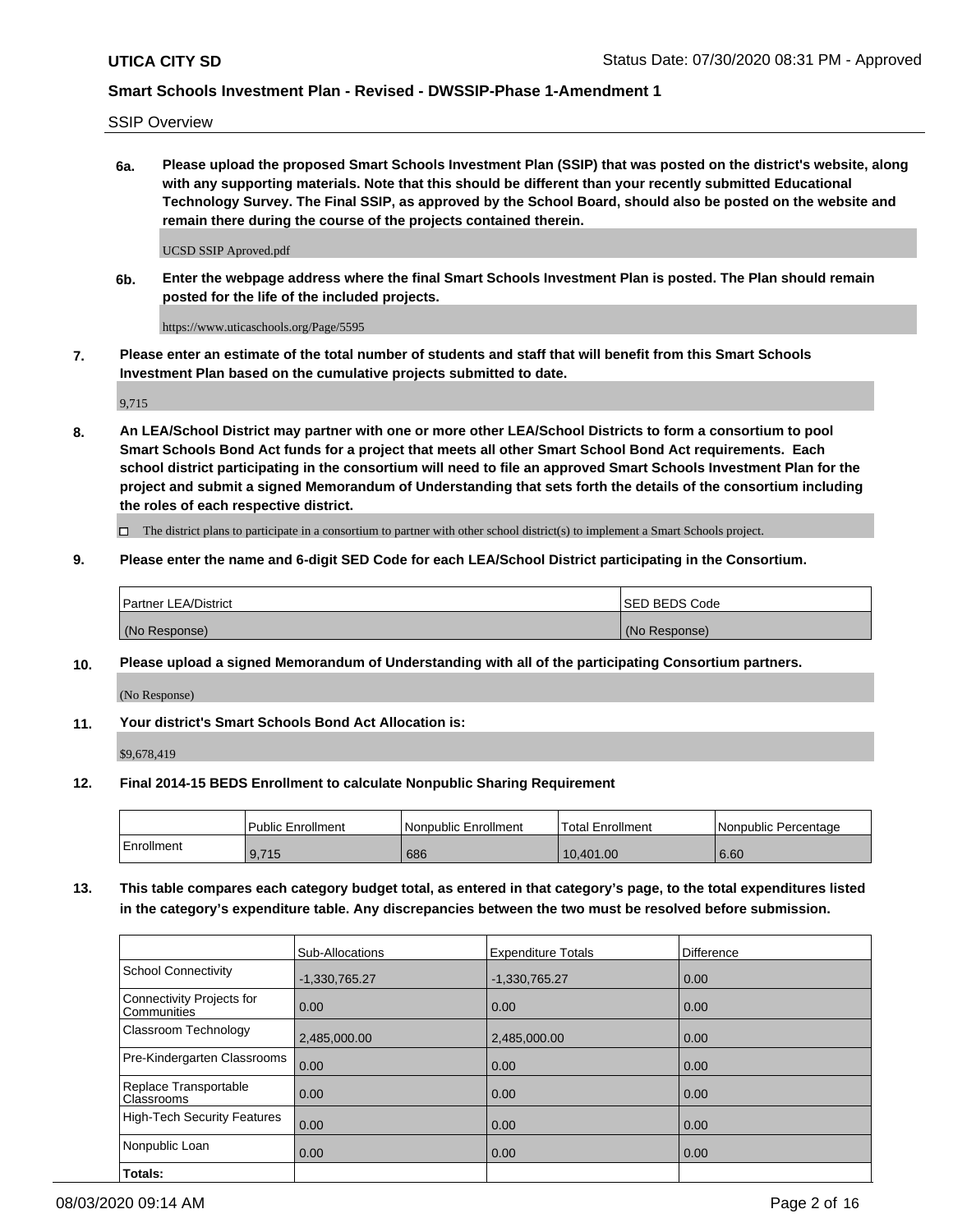SSIP Overview

| <b>Sub-Allocations</b> | l Expenditure Totals | <b>Difference</b> |
|------------------------|----------------------|-------------------|
| 1,154,235              | 1,154,235            |                   |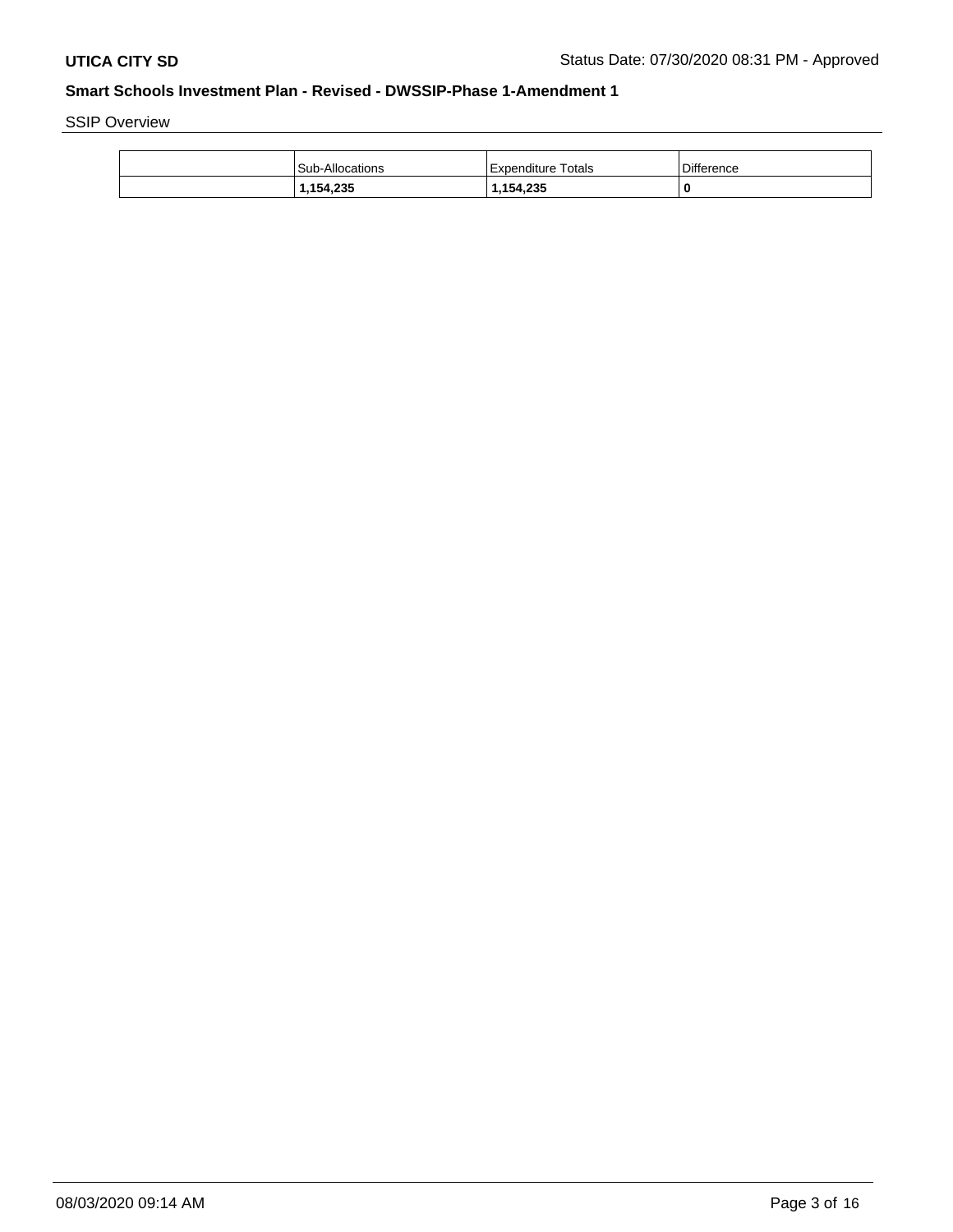School Connectivity

- **1. In order for students and faculty to receive the maximum benefit from the technology made available under the Smart Schools Bond Act, their school buildings must possess sufficient connectivity infrastructure to ensure that devices can be used during the school day. Smart Schools Investment Plans must demonstrate that:**
	- **• sufficient infrastructure that meets the Federal Communications Commission's 100 Mbps per 1,000 students standard currently exists in the buildings where new devices will be deployed, or**
	- **• is a planned use of a portion of Smart Schools Bond Act funds, or**
	- **• is under development through another funding source.**

**Smart Schools Bond Act funds used for technology infrastructure or classroom technology investments must increase the number of school buildings that meet or exceed the minimum speed standard of 100 Mbps per 1,000 students and staff within 12 months. This standard may be met on either a contracted 24/7 firm service or a "burstable" capability. If the standard is met under the burstable criteria, it must be:**

**1. Specifically codified in a service contract with a provider, and**

**2. Guaranteed to be available to all students and devices as needed, particularly during periods of high demand, such as computer-based testing (CBT) periods.**

**Please describe how your district already meets or is planning to meet this standard within 12 months of plan submission.**

(No Response)

**1a. If a district believes that it will be impossible to meet this standard within 12 months, it may apply for a waiver of this requirement, as described on the Smart Schools website. The waiver must be filed and approved by SED prior to submitting this survey.**

 $\Box$  By checking this box, you are certifying that the school district has an approved waiver of this requirement on file with the New York State Education Department.

**2. Connectivity Speed Calculator (Required). If the district currently meets the required speed, enter "Currently Met" in the last box: Expected Date When Required Speed Will be Met.**

|                  | l Number of     | Reauired Speed | Current Speed in | Expected Speed  | <b>Expected Date</b>                |
|------------------|-----------------|----------------|------------------|-----------------|-------------------------------------|
|                  | <b>Students</b> | l in Mbps      | <b>Mbps</b>      | Ito be Attained | When Required                       |
|                  |                 |                |                  |                 | Within 12 Months  Speed Will be Met |
| Calculated Speed | (No Response)   | 0.00           | (No Response)    | (No Response)   | (No Response)                       |

### **3. Describe how you intend to use Smart Schools Bond Act funds for high-speed broadband and/or wireless connectivity projects in school buildings.**

Return unused funds back to the District's allowable allocations.

The Utica City Schools utilized E-Rate funding to purchase the network equipment. This amendment adjust to actual district share of these purchases. Some items were encumbered by the district.

**4. Describe the linkage between the district's District Instructional Technology Plan and how the proposed projects will improve teaching and learning. (There should be a link between your response to this question and your responses to Question 1 in Section IV - NYSED Initiatives Alignment: "Explain how the district use of instructional technology will serve as a part of a comprehensive and sustained effort to support rigorous academic standards attainment and performance improvement for students."** 

**Your answer should also align with your answers to the questions in Section II - Strategic Technology Planning and the associated Action Steps in Section III - Action Plan.)**

(No Response)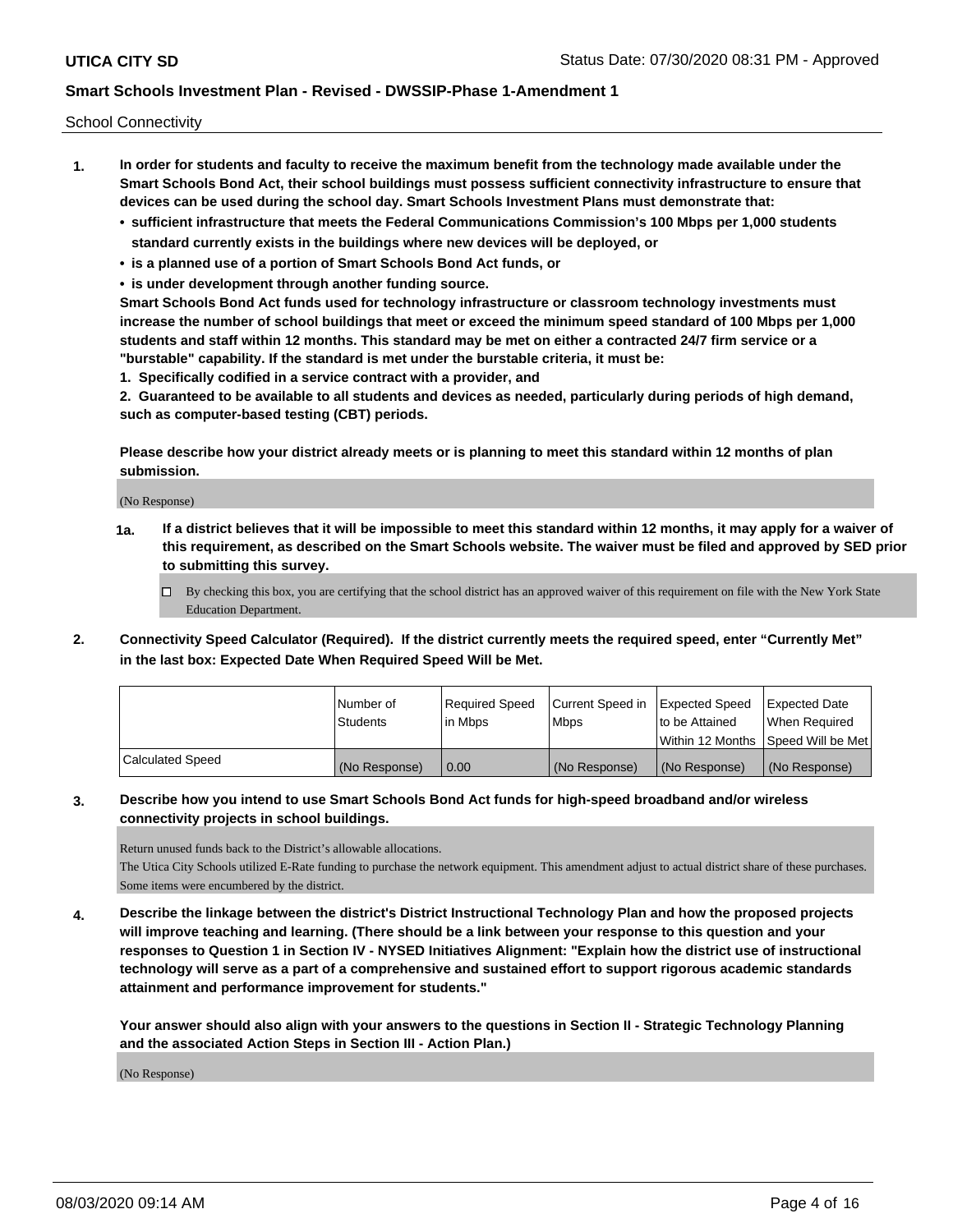School Connectivity

**5. If the district wishes to have students and staff access the Internet from wireless devices within the school building, or in close proximity to it, it must first ensure that it has a robust Wi-Fi network in place that has sufficient bandwidth to meet user demand.**

**Please describe how you have quantified this demand and how you plan to meet this demand.**

(No Response)

**6. Smart Schools plans with any expenditures in the School Connectivity category require a project number from the Office of Facilities Planning. Districts must submit an SSBA LOI and receive project numbers prior to submitting the SSIP. As indicated on the LOI, some projects may be eligible for a streamlined review and will not require a building permit.**

**Please indicate on a separate row each project number given to you by the Office of Facilities Planning.**

| Project Number        |  |
|-----------------------|--|
| 41-23-00-01-7-999-BA1 |  |

**7. Certain high-tech security and connectivity infrastructure projects may be eligible for an expedited review process as determined by the Office of Facilities Planning.**

**Was your project deemed eligible for streamlined review?**

Yes

- **7a. Districts that choose the Streamlined Review Process will be required to certify that they have reviewed all installations with their licensed architect or engineer of record and provide that person's name and license number. The licensed professional must review the products and proposed method of installation prior to implementation and review the work during and after completion in order to affirm that the work was codecompliant, if requested.**
	- I certify that I have reviewed all installations with a licensed architect or engineer of record.
- **8. Include the name and license number of the architect or engineer of record.**

| Name             | License Number |
|------------------|----------------|
| Jeffrey Kloetzer | 33741          |

**9. Public Expenditures – Loanable (Counts toward the nonpublic loan calculation)**

| Select the allowable expenditure type.      | <b>PUBLIC</b> Items to be | <b>Quantity</b>      | Cost Per Item    | <b>Total Cost</b> |
|---------------------------------------------|---------------------------|----------------------|------------------|-------------------|
| Repeat to add another item under each type. | l Purchased               |                      |                  |                   |
| (No Response)                               | (No Response)             | l (No<br>  Response) | (No<br>Response) | 0.00              |
|                                             |                           |                      | 0.00             |                   |

#### **10. Public Expenditures – Non-Loanable (Does not count toward nonpublic loan calculation)**

| Select the allowable expenditure<br>type.      | <b>PUBLIC</b> Items to be purchased        | Quantity | Cost per Item | <b>Total Cost</b> |
|------------------------------------------------|--------------------------------------------|----------|---------------|-------------------|
| Repeat to add another item under<br>each type. |                                            |          |               |                   |
| Network/Access Costs                           | <b>Cisco Aironet Wireless Access Point</b> | 803      | $-587.41$     | -471,690.23       |
| Network/Access Costs                           | Cisco Aironet Wireless Access Point        | 40       | 933.40        | 37,336.00         |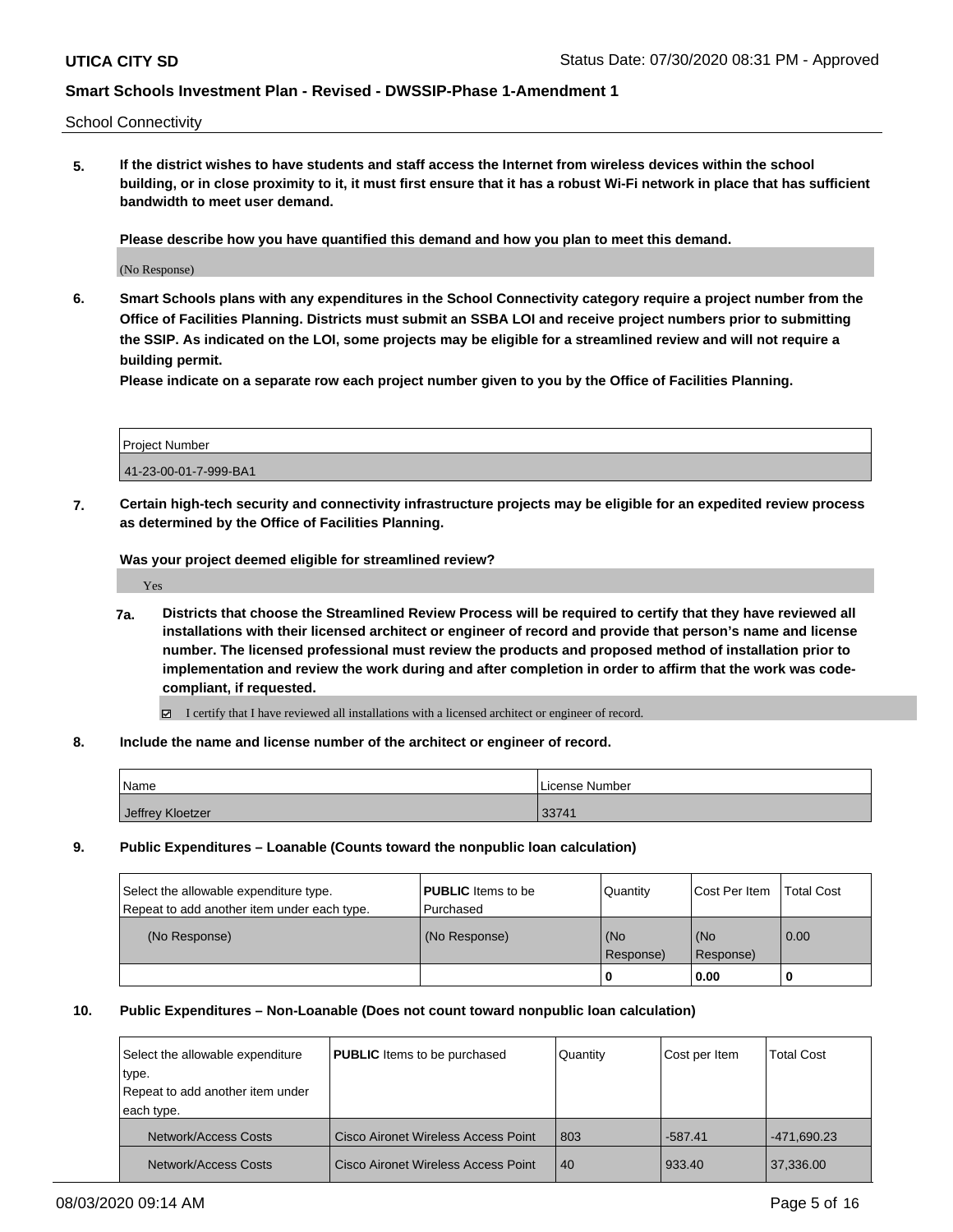School Connectivity

| Select the allowable expenditure<br>type.<br>Repeat to add another item under<br>each type. | <b>PUBLIC</b> Items to be purchased                            | Quantity   | Cost per Item | <b>Total Cost</b> |
|---------------------------------------------------------------------------------------------|----------------------------------------------------------------|------------|---------------|-------------------|
| Network/Access Costs                                                                        | Cisco Adder License                                            | 803        | $-86.20$      | $-69,218.60$      |
| <b>Network/Access Costs</b>                                                                 | Cisco Adder License                                            | 197        | 13.80         | 2,718.60          |
| Network/Access Costs                                                                        | <b>Network Switch Rack</b>                                     | -3         | 2,000.00      | $-6,000.00$       |
| <b>Network/Access Costs</b>                                                                 | Cisco 5520 Wireless Controller and<br>Backup plus power supply | 2          | $-8,101.77$   | $-16,203.54$      |
| <b>Connections/Components</b>                                                               | <b>Cable Support</b>                                           | $-1$       | 10,500.00     | $-10,500.00$      |
| <b>Connections/Components</b>                                                               | CAT 6 Jack                                                     | $-400$     | 12.00         | $-4,800.00$       |
| <b>Network/Access Costs</b>                                                                 | <b>APC Smart-UPS</b>                                           | 5          | $-671.50$     | $-3,357.50$       |
| <b>Professional Services</b>                                                                | <b>Architect and Engineer Fees</b>                             | 1          | $-40,600.00$  | $-40,600.00$      |
| <b>Professional Services</b>                                                                | <b>Consultant Fees - Clerk of the Works</b>                    | $-1$       | 30,000.00     | $-30,000.00$      |
| <b>Connections/Components</b>                                                               | #24/4pr CAT 6 cable                                            | $-250,000$ | 2.45          | $-612,500.00$     |
| <b>Connections/Components</b>                                                               | Terminate, Test and Label Cat 6 Drop                           | $-400$     | 25.80         | $-10,320.00$      |
| <b>Connections/Components</b>                                                               | Cutting/Patching/Firestopping                                  | $-1$       | 14,000.00     | $-14,000.00$      |
| <b>Other Costs</b>                                                                          | Project Incidentals                                            | $-1$       | 66,830.00     | $-66,830.00$      |
| <b>Connections/Components</b>                                                               | CAT 6 Jumper Cable                                             | $-400$     | 37.00         | $-14,800.00$      |
|                                                                                             |                                                                | -249,356   | 74,307.57     | $-1,330,765$      |

# **11. Final 2014-15 BEDS Enrollment to calculate Nonpublic Sharing Requirement (no changes allowed.)**

|            | <b>Public Enrollment</b> | Nonpublic Enrollment | Total Enrollment | I Nonpublic Percentage |
|------------|--------------------------|----------------------|------------------|------------------------|
| Enrollment | 9,715                    | 686                  | 10.401.00        | 6.60                   |

## **12. Total Public Budget - Loanable (Counts toward the nonpublic loan calculation)**

|                                                 | Public Allocations | <b>Estimated Nonpublic Loan</b><br>l Amount | <b>Estimated Total Sub-Allocations</b> |
|-------------------------------------------------|--------------------|---------------------------------------------|----------------------------------------|
| Network/Access Costs                            | (No Response)      | 0.00                                        | 0.00                                   |
| School Internal Connections and<br>l Components | (No Response)      | 0.00                                        | 0.00                                   |
| <b>Other</b>                                    | (No Response)      | 0.00                                        | 0.00                                   |
| Totals:                                         | 0.00               | 0                                           | 0                                      |

### **13. Total Public Budget – Non-Loanable (Does not count toward the nonpublic loan calculation)**

|                                            | Sub-<br>Allocation |
|--------------------------------------------|--------------------|
| Network/Access Costs                       | $-526,415.27$      |
| <b>Outside Plant Costs</b>                 | (No Response)      |
| School Internal Connections and Components | $-666,920.00$      |
| <b>Professional Services</b>               | $-70,600.00$       |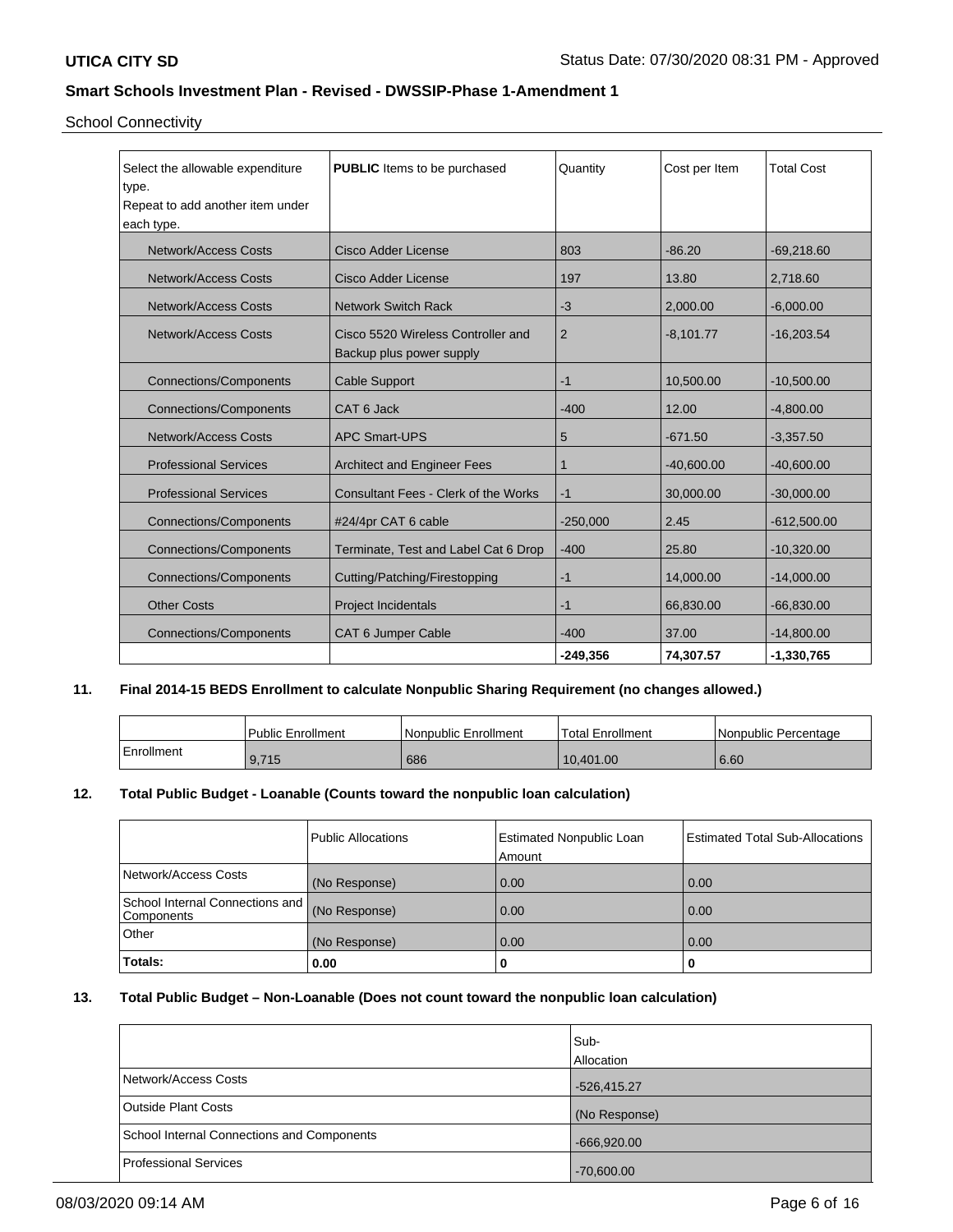School Connectivity

|                            | Sub-            |
|----------------------------|-----------------|
|                            | Allocation      |
| Testing                    | (No Response)   |
| <b>Other Upfront Costs</b> | (No Response)   |
| <b>Other Costs</b>         | $-66,830.00$    |
| Totals:                    | $-1,330,765.27$ |

# **14. School Connectivity Totals**

|                          | <b>Total Sub-Allocations</b> |
|--------------------------|------------------------------|
| Total Loanable Items     | $\overline{0.00}$            |
| Total Non-Ioanable Items | $-1,330,765.27$              |
| Totals:                  | $-1,330,765$                 |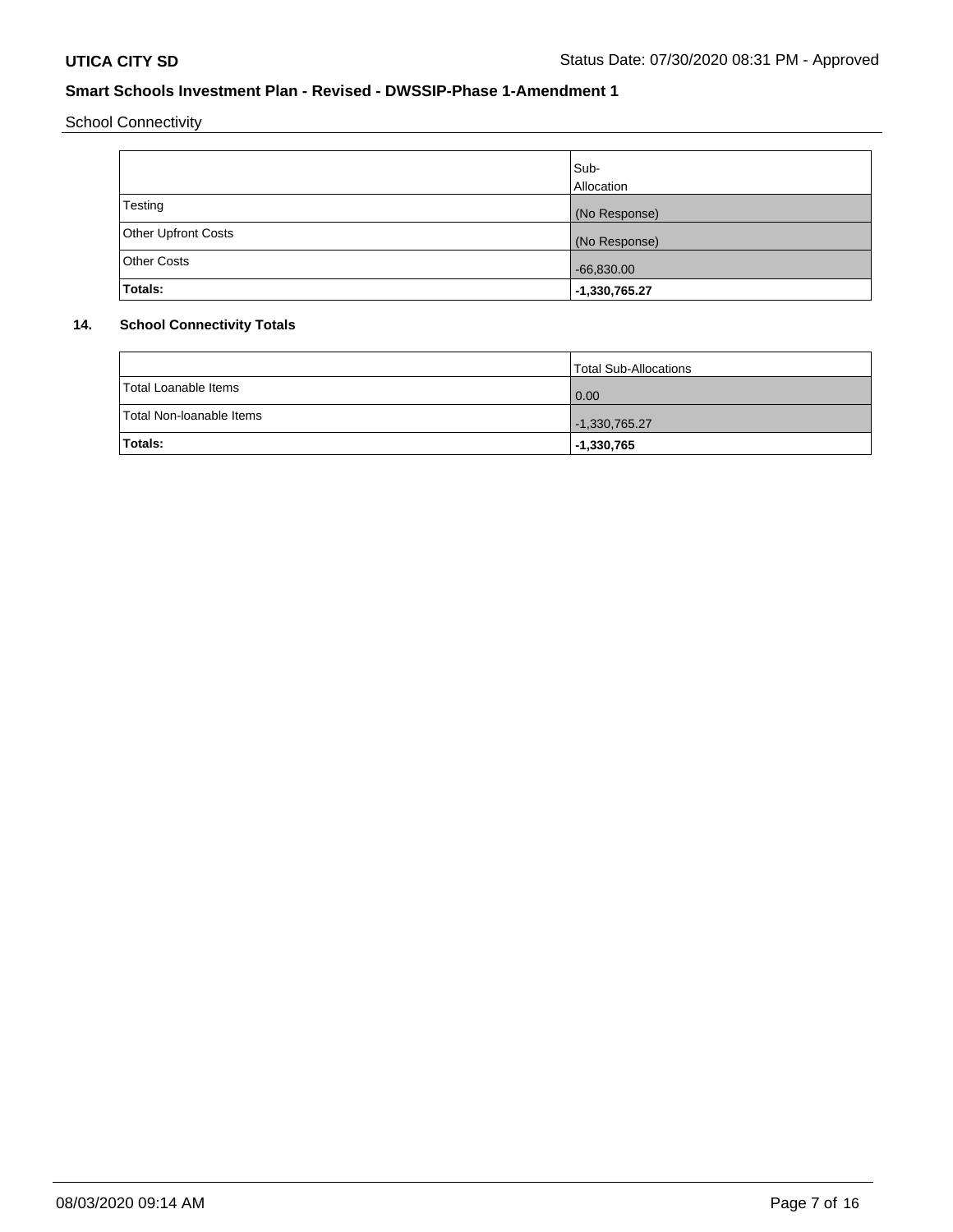Community Connectivity (Broadband and Wireless)

**1. Describe how you intend to use Smart Schools Bond Act funds for high-speed broadband and/or wireless connectivity projects in the community.**

(No Response)

**2. Please describe how the proposed project(s) will promote student achievement and increase student and/or staff access to the Internet in a manner that enhances student learning and/or instruction outside of the school day and/or school building.**

(No Response)

**3. Community connectivity projects must comply with all the necessary local building codes and regulations (building and related permits are not required prior to plan submission).**

 $\Box$  I certify that we will comply with all the necessary local building codes and regulations.

**4. Please describe the physical location of the proposed investment.**

(No Response)

**5. Please provide the initial list of partners participating in the Community Connectivity Broadband Project, along with their Federal Tax Identification (Employer Identification) number.**

| <b>Project Partners</b> | l Federal ID # |
|-------------------------|----------------|
| (No Response)           | (No Response)  |

**6. Please detail the type, quantity, per unit cost and total cost of the eligible items under each sub-category.**

| Select the allowable expenditure | Item to be purchased | Quantity      | Cost per Item | <b>Total Cost</b> |
|----------------------------------|----------------------|---------------|---------------|-------------------|
| type.                            |                      |               |               |                   |
| Repeat to add another item under |                      |               |               |                   |
| each type.                       |                      |               |               |                   |
| (No Response)                    | (No Response)        | (No Response) | (No Response) | 0.00              |
|                                  |                      | o             | 0.00          |                   |

**7. If you are submitting an allocation for Community Connectivity, complete this table.**

**Note that the calculated Total at the bottom of the table must equal the Total allocation for this category that you entered in the SSIP Overview overall budget.**

|                                    | Sub-Allocation |
|------------------------------------|----------------|
| Network/Access Costs               | (No Response)  |
| Outside Plant Costs                | (No Response)  |
| <b>Tower Costs</b>                 | (No Response)  |
| <b>Customer Premises Equipment</b> | (No Response)  |
| <b>Professional Services</b>       | (No Response)  |
| Testing                            | (No Response)  |
| <b>Other Upfront Costs</b>         | (No Response)  |
| <b>Other Costs</b>                 | (No Response)  |
| Totals:                            | 0.00           |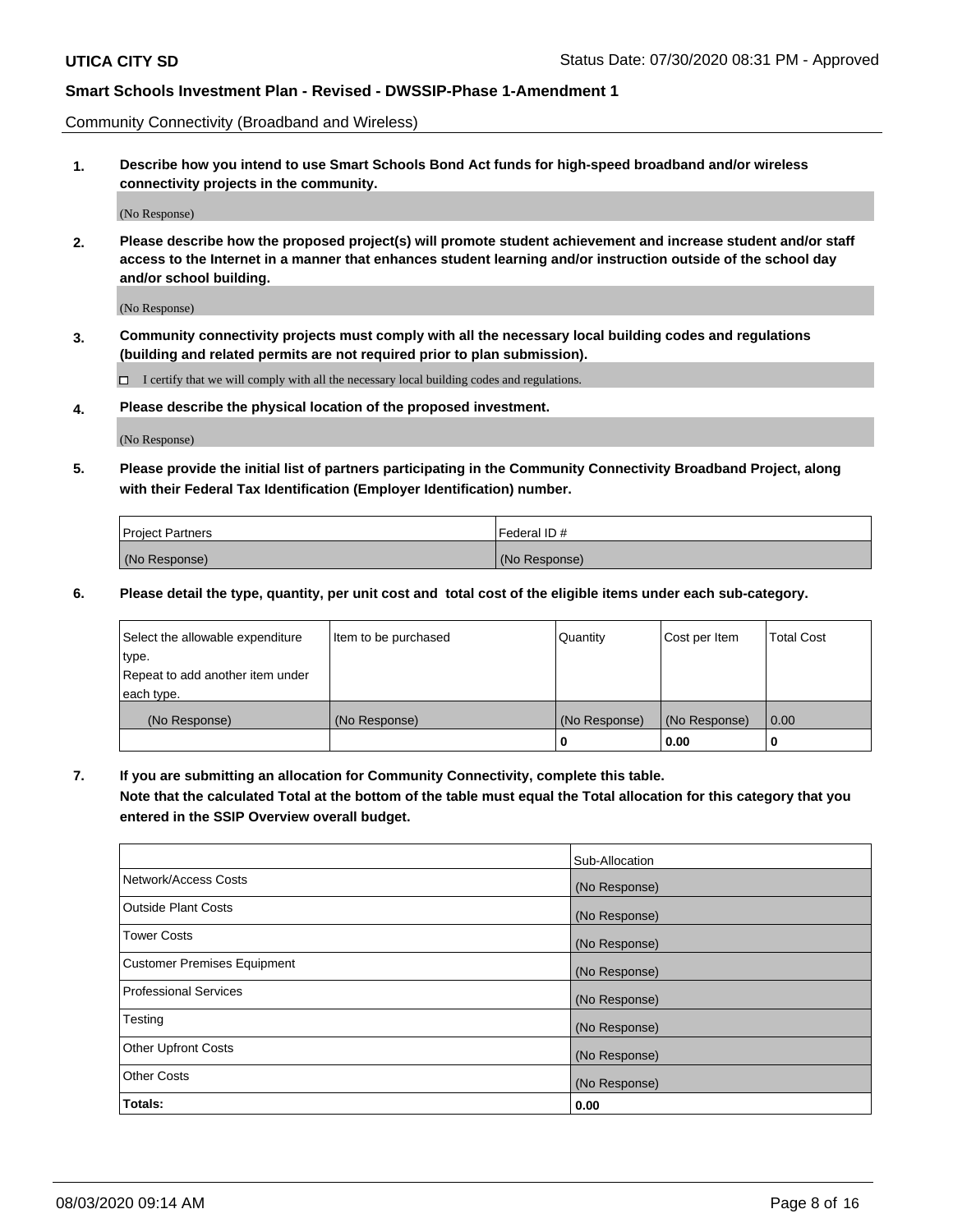### Classroom Learning Technology

**1. In order for students and faculty to receive the maximum benefit from the technology made available under the Smart Schools Bond Act, their school buildings must possess sufficient connectivity infrastructure to ensure that devices can be used during the school day. Smart Schools Investment Plans must demonstrate that sufficient infrastructure that meets the Federal Communications Commission's 100 Mbps per 1,000 students standard currently exists in the buildings where new devices will be deployed, or is a planned use of a portion of Smart Schools Bond Act funds, or is under development through another funding source. Smart Schools Bond Act funds used for technology infrastructure or classroom technology investments must increase the number of school buildings that meet or exceed the minimum speed standard of 100 Mbps per 1,000 students and staff within 12 months. This standard may be met on either a contracted 24/7 firm service or a**

- **"burstable" capability. If the standard is met under the burstable criteria, it must be:**
- **1. Specifically codified in a service contract with a provider, and**

**2. Guaranteed to be available to all students and devices as needed, particularly during periods of high demand, such as computer-based testing (CBT) periods.**

**Please describe how your district already meets or is planning to meet this standard within 12 months of plan submission.**

(No Response)

- **1a. If a district believes that it will be impossible to meet this standard within 12 months, it may apply for a waiver of this requirement, as described on the Smart Schools website. The waiver must be filed and approved by SED prior to submitting this survey.**
	- By checking this box, you are certifying that the school district has an approved waiver of this requirement on file with the New York State Education Department.
- **2. Connectivity Speed Calculator (Required). If the district currently meets the required speed, enter "Currently Met" in the last box: Expected Date When Required Speed Will be Met.**

|                  | l Number of     | Required Speed | Current Speed in | <b>Expected Speed</b> | <b>Expected Date</b>                |
|------------------|-----------------|----------------|------------------|-----------------------|-------------------------------------|
|                  | <b>Students</b> | l in Mbps      | l Mbps           | to be Attained        | When Required                       |
|                  |                 |                |                  |                       | Within 12 Months  Speed Will be Met |
| Calculated Speed | (No Response)   | 0.00           | (No Response)    | l (No Response)       | (No Response)                       |

**3. If the district wishes to have students and staff access the Internet from wireless devices within the school building, or in close proximity to it, it must first ensure that it has a robust Wi-Fi network in place that has sufficient bandwidth to meet user demand.**

**Please describe how you have quantified this demand and how you plan to meet this demand.**

(No Response)

**4. All New York State public school districts are required to complete and submit an Instructional Technology Plan survey to the New York State Education Department in compliance with Section 753 of the Education Law and per Part 100.12 of the Commissioner's Regulations.**

**Districts that include educational technology purchases as part of their Smart Schools Investment Plan must have a submitted and approved Instructional Technology Plan survey on file with the New York State Education Department.**

- By checking this box, you are certifying that the school district has an approved Instructional Technology Plan survey on file with the New York State Education Department.
- **5. Describe the devices you intend to purchase and their compatibility with existing or planned platforms or systems. Specifically address the adequacy of each facility's electrical, HVAC and other infrastructure necessary to install and support the operation of the planned technology.**

This amended SSIP is to add additional Chromebooks and Power Charging Carts to complete the project's goal of having a Chromebook cart in every classroom. Additional Chromebooks are added to in this amendment to start the replacement cycle of older devices that are aging out. This amended SSIP is to add additional interactive display (whiteboards) to continue replacing the existing outdated SMART interactive whiteboard technologies.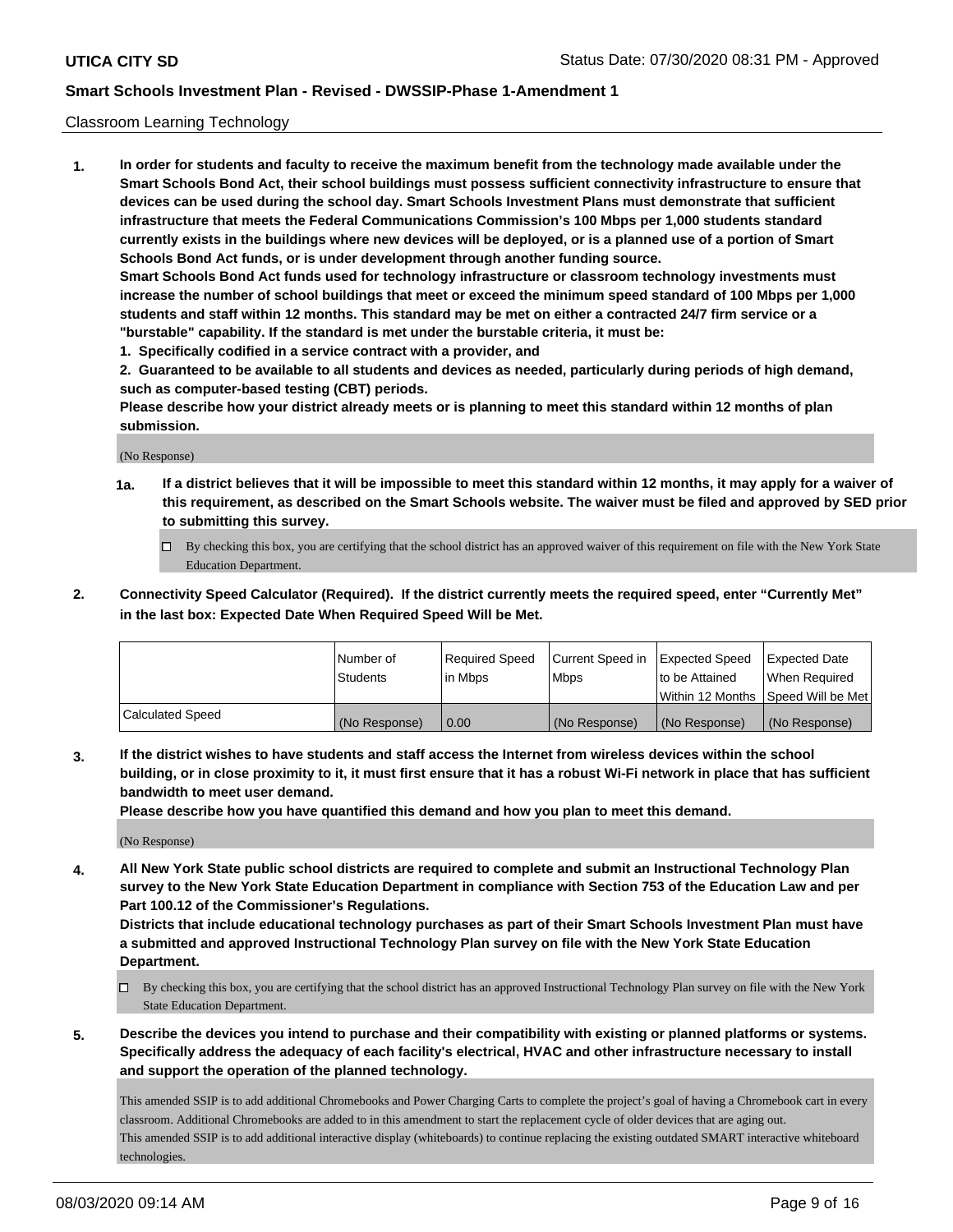### Classroom Learning Technology

- **6. Describe how the proposed technology purchases will:**
	- **> enhance differentiated instruction;**
	- **> expand student learning inside and outside the classroom;**
	- **> benefit students with disabilities and English language learners; and**
	- **> contribute to the reduction of other learning gaps that have been identified within the district.**

**The expectation is that districts will place a priority on addressing the needs of students who struggle to succeed in a rigorous curriculum. Responses in this section should specifically address this concern and align with the district's Instructional Technology Plan (in particular Question 2 of E. Curriculum and Instruction: "Does the district's instructional technology plan address the needs of students with disabilities to ensure equitable access to instruction, materials and assessments?" and Question 3 of the same section: "Does the district's instructional technology plan address the provision of assistive technology specifically for students with disabilities to ensure access to and participation in the general curriculum?")**

**In addition, describe how the district ensures equitable access to instruction, materials and assessments and participation in the general curriculum for both SWD and English Language Learners/Multilingual Learners (ELL/MLL) students.**

(No Response)

**7. Where appropriate, describe how the proposed technology purchases will enhance ongoing communication with parents and other stakeholders and help the district facilitate technology-based regional partnerships, including distance learning and other efforts.**

(No Response)

**8. Describe the district's plan to provide professional development to ensure that administrators, teachers and staff can employ the technology purchased to enhance instruction successfully.**

**Note: This response should be aligned and expanded upon in accordance with your district's response to Question 1 of F. Professional Development of your Instructional Technology Plan: "Please provide a summary of professional development offered to teachers and staff, for the time period covered by this plan, to support technology to enhance teaching and learning. Please include topics, audience and method of delivery within your summary."**

(No Response)

- **9. Districts must contact one of the SUNY/CUNY teacher preparation programs listed on the document on the left side of the page that supplies the largest number of the district's new teachers to request advice on innovative uses and best practices at the intersection of pedagogy and educational technology.**
	- By checking this box, you certify that you have contacted the SUNY/CUNY teacher preparation program that supplies the largest number of your new teachers to request advice on these issues.
	- **9a. Please enter the name of the SUNY or CUNY Institution that you contacted.**

SUNY Cortland

**9b. Enter the primary Institution phone number.**

607-753-5431

**9c. Enter the name of the contact person with whom you consulted and/or will be collaborating with on innovative uses of technology and best practices.**

Andrea Lachance, Dean of the School of Education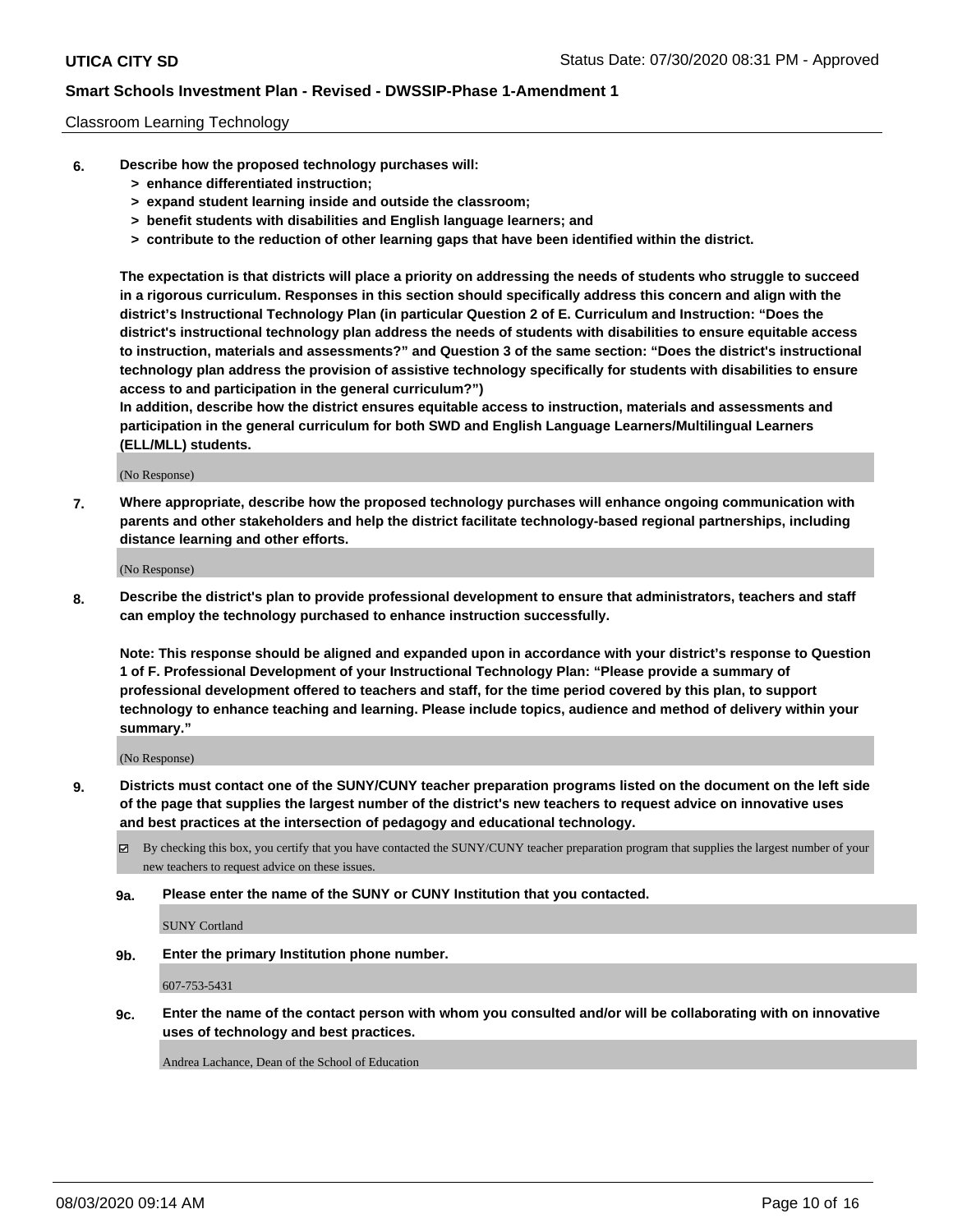### Classroom Learning Technology

**10. To ensure the sustainability of technology purchases made with Smart Schools funds, districts must demonstrate a long-term plan to maintain and replace technology purchases supported by Smart Schools Bond Act funds. This sustainability plan shall demonstrate a district's capacity to support recurring costs of use that are ineligible for Smart Schools Bond Act funding such as device maintenance, technical support, Internet and wireless fees, maintenance of hotspots, staff professional development, building maintenance and the replacement of incidental items. Further, such a sustainability plan shall include a long-term plan for the replacement of purchased devices and equipment at the end of their useful life with other funding sources.**

 $\boxtimes$  By checking this box, you certify that the district has a sustainability plan as described above.

**11. Districts must ensure that devices purchased with Smart Schools Bond funds will be distributed, prepared for use, maintained and supported appropriately. Districts must maintain detailed device inventories in accordance with generally accepted accounting principles.**

By checking this box, you certify that the district has a distribution and inventory management plan and system in place.

**12. Please detail the type, quantity, per unit cost and total cost of the eligible items under each sub-category.**

| Select the allowable expenditure | I Item to be Purchased                                        | Quantity | Cost per Item | <b>Total Cost</b> |
|----------------------------------|---------------------------------------------------------------|----------|---------------|-------------------|
| type.                            |                                                               |          |               |                   |
| Repeat to add another item under |                                                               |          |               |                   |
| each type.                       |                                                               |          |               |                   |
| Interactive Whiteboards          | Interactive Display with mount                                | 100      | 6.000.00      | 600.000.00        |
| <b>Laptop Computers</b>          | Dell 4GB Touch Cromebook                                      | 5,000    | 300.00        | 1,500,000.00      |
| <b>Other Costs</b>               | <b>GOOGLE CHROME MANAGEMENT</b><br>CONSOLE LICENSE, EDUCATION | 5,000    | 25.00         | 125,000.00        |
| <b>Other Costs</b>               | Dell Mobile Computing Cart PS2<br>Unmanaged                   | 200      | 1.300.00      | 260.000.00        |
|                                  |                                                               | 10,300   | 7.625.00      | 2,485,000         |

### **13. Final 2014-15 BEDS Enrollment to calculate Nonpublic Sharing Requirement (no changes allowed.)**

|            | l Public Enrollment | Nonpublic Enrollment | <b>Total Enrollment</b> | Nonpublic<br>Percentage |
|------------|---------------------|----------------------|-------------------------|-------------------------|
| Enrollment | 9.715               | 686                  | 10.401.00               | 6.60                    |

### **14. If you are submitting an allocation for Classroom Learning Technology complete this table.**

|                         | Public School Sub-Allocation | <b>Estimated Nonpublic Loan</b><br>Amount<br>(Based on Percentage Above) | Estimated Total Public and<br>Nonpublic Sub-Allocation |
|-------------------------|------------------------------|--------------------------------------------------------------------------|--------------------------------------------------------|
| Interactive Whiteboards | 600,000.00                   | 0.00                                                                     | 600,000.00                                             |
| Computer Servers        | (No Response)                | 0.00                                                                     | 0.00                                                   |
| Desktop Computers       | (No Response)                | 0.00                                                                     | 0.00                                                   |
| Laptop Computers        | 1,500,000.00                 | 0.00                                                                     | 1,500,000.00                                           |
| <b>Tablet Computers</b> | (No Response)                | 0.00                                                                     | 0.00                                                   |
| <b>Other Costs</b>      | 385,000.00                   | 0.00                                                                     | 385,000.00                                             |
| Totals:                 | 2,485,000.00                 | 0                                                                        | 2,485,000                                              |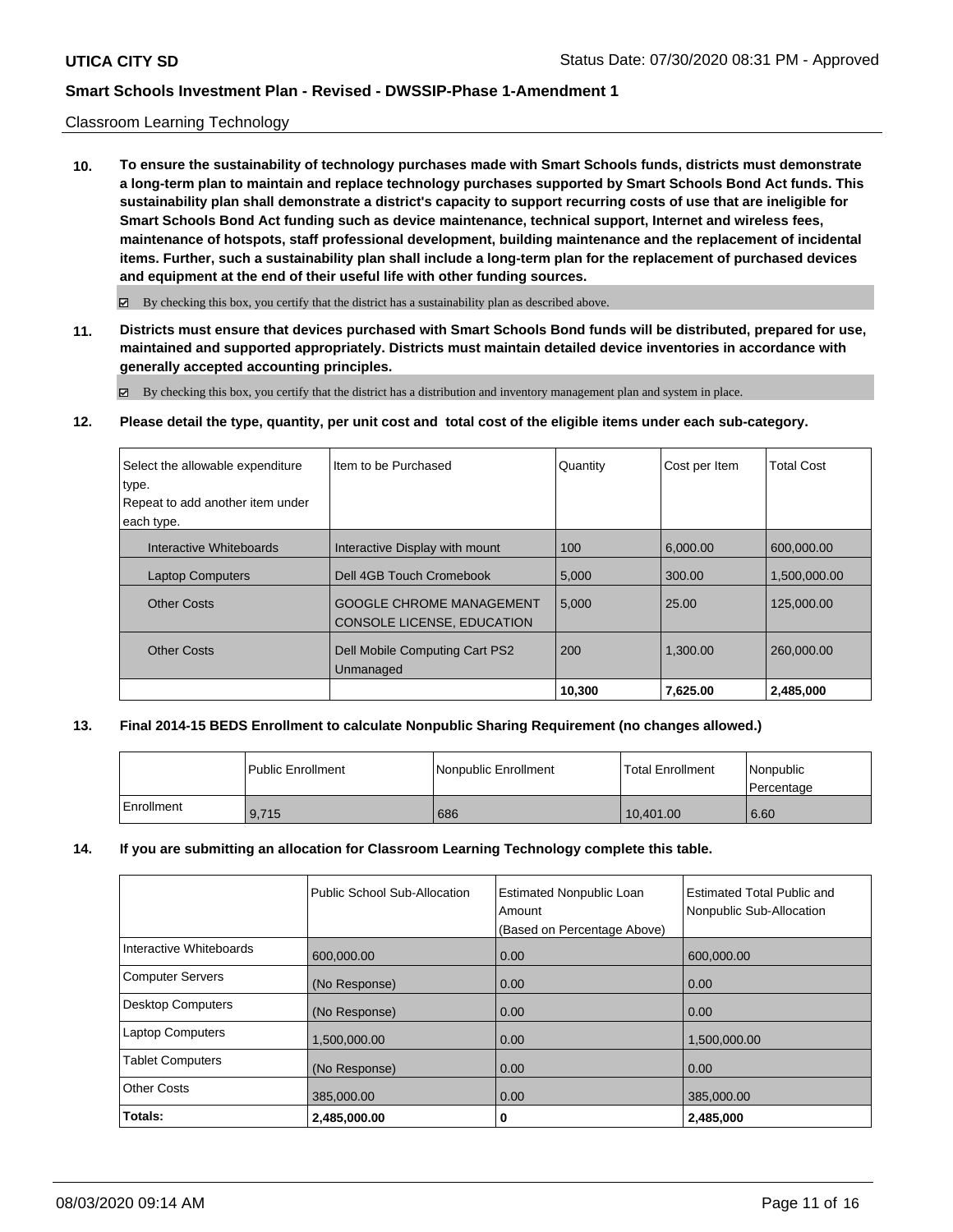#### Pre-Kindergarten Classrooms

**1. Provide information regarding how and where the district is currently serving pre-kindergarten students and justify the need for additional space with enrollment projections over 3 years.**

(No Response)

- **2. Describe the district's plan to construct, enhance or modernize education facilities to accommodate prekindergarten programs. Such plans must include:**
	- **Specific descriptions of what the district intends to do to each space;**
	- **An affirmation that new pre-kindergarten classrooms will contain a minimum of 900 square feet per classroom;**
	- **The number of classrooms involved;**
	- **The approximate construction costs per classroom; and**
	- **Confirmation that the space is district-owned or has a long-term lease that exceeds the probable useful life of the improvements.**

(No Response)

**3. Smart Schools Bond Act funds may only be used for capital construction costs. Describe the type and amount of additional funds that will be required to support ineligible ongoing costs (e.g. instruction, supplies) associated with any additional pre-kindergarten classrooms that the district plans to add.**

(No Response)

**4. All plans and specifications for the erection, repair, enlargement or remodeling of school buildings in any public school district in the State must be reviewed and approved by the Commissioner. Districts that plan capital projects using their Smart Schools Bond Act funds will undergo a Preliminary Review Process by the Office of Facilities Planning.**

**Please indicate on a separate row each project number given to you by the Office of Facilities Planning.**

| Project Number |  |
|----------------|--|
| (No Response)  |  |
|                |  |

**5. Please detail the type, quantity, per unit cost and total cost of the eligible items under each sub-category.**

| Select the allowable expenditure | Item to be purchased | Quantity      | Cost per Item | <b>Total Cost</b> |
|----------------------------------|----------------------|---------------|---------------|-------------------|
| type.                            |                      |               |               |                   |
| Repeat to add another item under |                      |               |               |                   |
| each type.                       |                      |               |               |                   |
| (No Response)                    | (No Response)        | (No Response) | (No Response) | 0.00              |
|                                  |                      | U             | 0.00          |                   |

**6. If you have made an allocation for Pre-Kindergarten Classrooms, complete this table. Note that the calculated Total at the bottom of the table must equal the Total allocation for this category that you entered in the SSIP Overview overall budget.**

|                                          | Sub-Allocation |
|------------------------------------------|----------------|
| Construct Pre-K Classrooms               | (No Response)  |
| Enhance/Modernize Educational Facilities | (No Response)  |
| <b>Other Costs</b>                       | (No Response)  |
| Totals:                                  | 0.00           |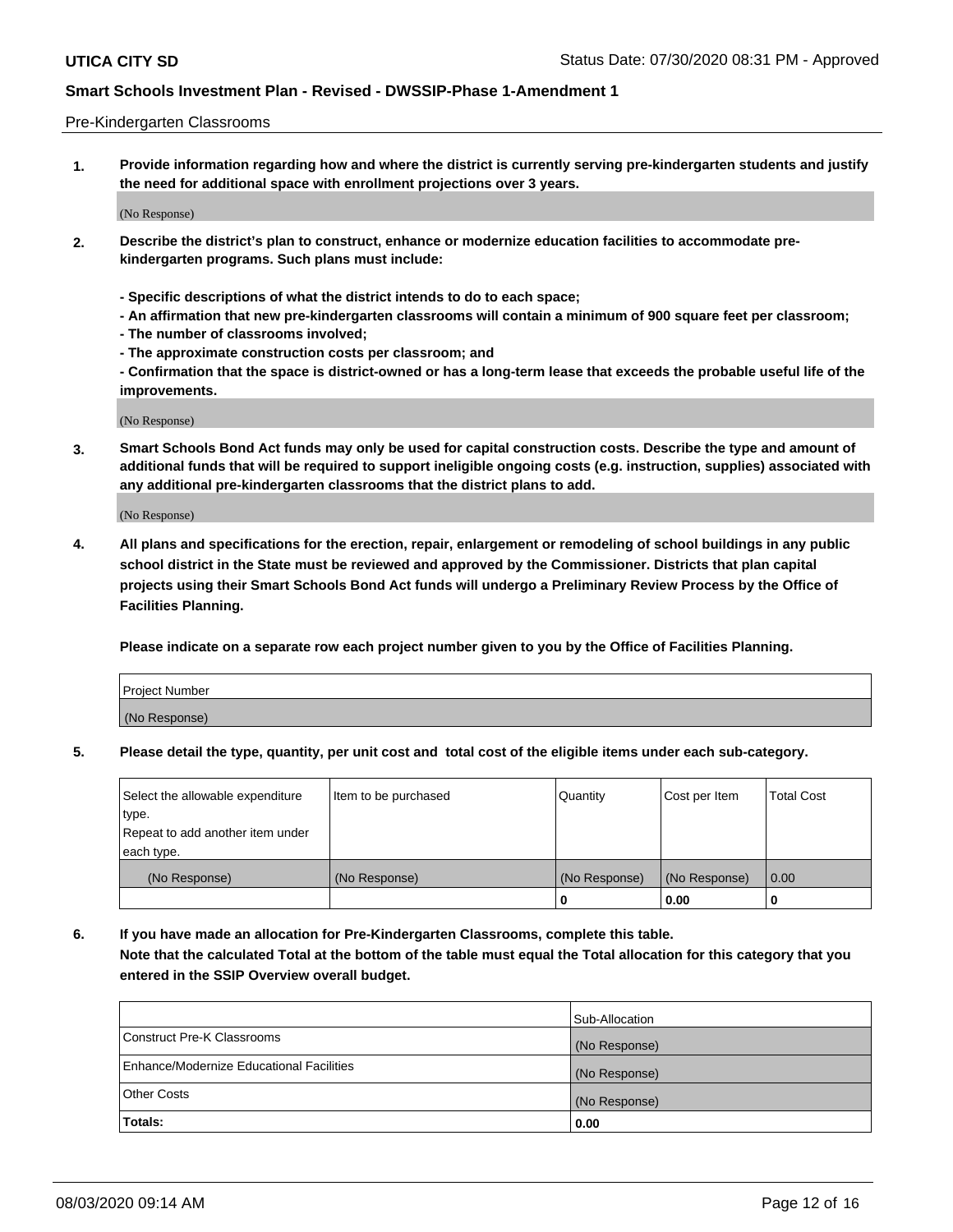Replace Transportable Classrooms

**1. Describe the district's plan to construct, enhance or modernize education facilities to provide high-quality instructional space by replacing transportable classrooms.**

(No Response)

**2. All plans and specifications for the erection, repair, enlargement or remodeling of school buildings in any public school district in the State must be reviewed and approved by the Commissioner. Districts that plan capital projects using their Smart Schools Bond Act funds will undergo a Preliminary Review Process by the Office of Facilities Planning.**

**Please indicate on a separate row each project number given to you by the Office of Facilities Planning.**

| Project Number |  |
|----------------|--|
|                |  |
|                |  |
|                |  |
| (No Response)  |  |
|                |  |
|                |  |

**3. For large projects that seek to blend Smart Schools Bond Act dollars with other funds, please note that Smart Schools Bond Act funds can be allocated on a pro rata basis depending on the number of new classrooms built that directly replace transportable classroom units.**

**If a district seeks to blend Smart Schools Bond Act dollars with other funds describe below what other funds are being used and what portion of the money will be Smart Schools Bond Act funds.**

(No Response)

**4. Please detail the type, quantity, per unit cost and total cost of the eligible items under each sub-category.**

| Select the allowable expenditure | Item to be purchased | Quantity      | Cost per Item | Total Cost |
|----------------------------------|----------------------|---------------|---------------|------------|
| ∣type.                           |                      |               |               |            |
| Repeat to add another item under |                      |               |               |            |
| each type.                       |                      |               |               |            |
| (No Response)                    | (No Response)        | (No Response) | (No Response) | 0.00       |
|                                  |                      | u             | 0.00          |            |

**5. If you have made an allocation for Replace Transportable Classrooms, complete this table. Note that the calculated Total at the bottom of the table must equal the Total allocation for this category that you entered in the SSIP Overview overall budget.**

|                                                | Sub-Allocation |
|------------------------------------------------|----------------|
| Construct New Instructional Space              | (No Response)  |
| Enhance/Modernize Existing Instructional Space | (No Response)  |
| Other Costs                                    | (No Response)  |
| Totals:                                        | 0.00           |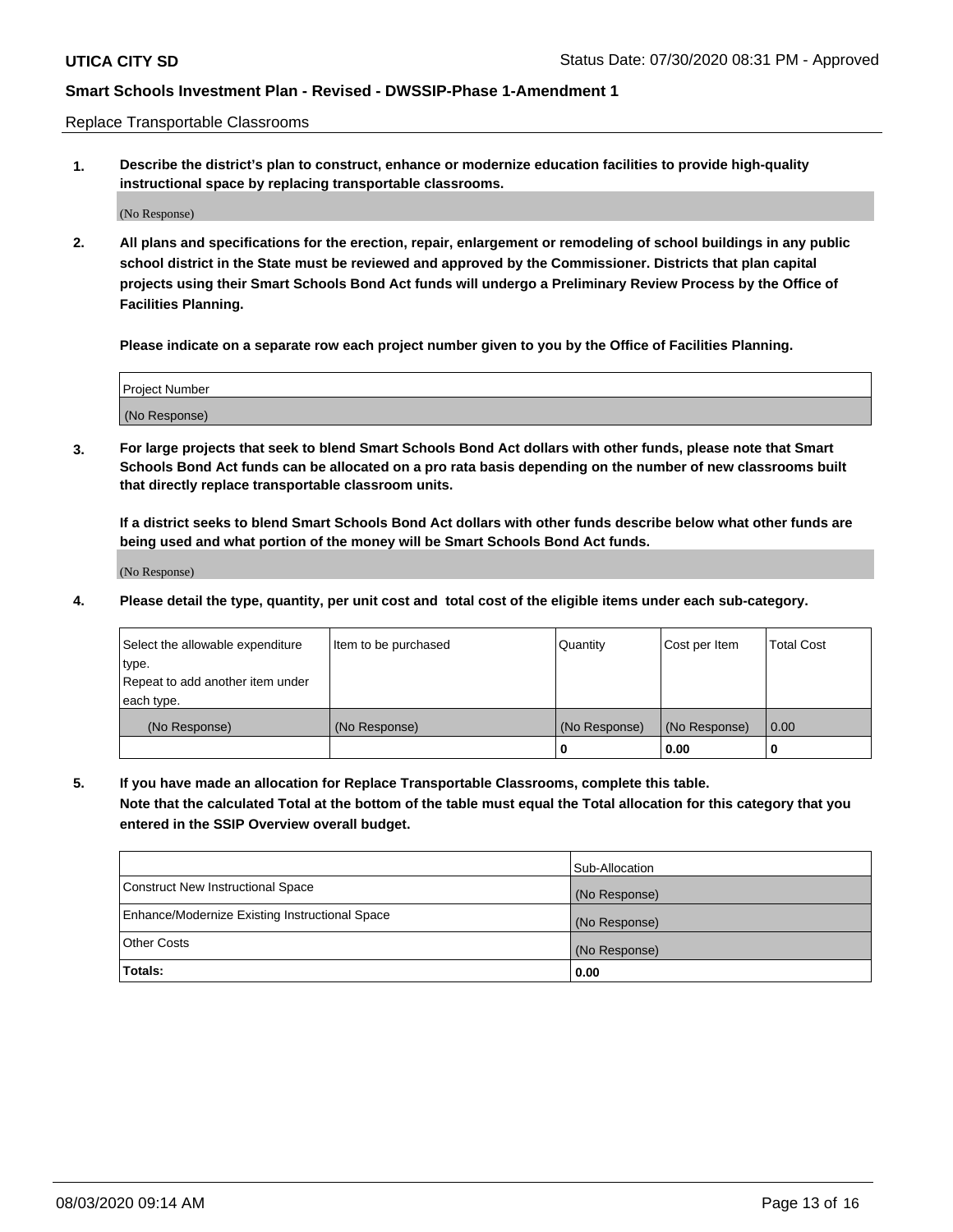High-Tech Security Features

**1. Describe how you intend to use Smart Schools Bond Act funds to install high-tech security features in school buildings and on school campuses.**

(No Response)

**2. All plans and specifications for the erection, repair, enlargement or remodeling of school buildings in any public school district in the State must be reviewed and approved by the Commissioner. Smart Schools plans with any expenditures in the High-Tech Security category require a project number from the Office of Facilities Planning. Districts must submit an SSBA LOI and receive project numbers prior to submitting the SSIP. As indicated on the LOI, some projects may be eligible for a streamlined review and will not require a building permit. Please indicate on a separate row each project number given to you by the Office of Facilities Planning.**

| <b>Project Number</b> |  |
|-----------------------|--|
| (No Response)         |  |

- **3. Was your project deemed eligible for streamlined Review?**
	- Yes
	- $\hfill \square$  No
- **4. Include the name and license number of the architect or engineer of record.**

| Name          | License Number |
|---------------|----------------|
| (No Response) | (No Response)  |

**5. Please detail the type, quantity, per unit cost and total cost of the eligible items under each sub-category.**

| Select the allowable expenditure | Item to be purchased | Quantity      | Cost per Item | <b>Total Cost</b> |
|----------------------------------|----------------------|---------------|---------------|-------------------|
| type.                            |                      |               |               |                   |
| Repeat to add another item under |                      |               |               |                   |
| each type.                       |                      |               |               |                   |
| (No Response)                    | (No Response)        | (No Response) | (No Response) | 0.00              |
|                                  |                      | 0             | 0.00          |                   |

**6. If you have made an allocation for High-Tech Security Features, complete this table.**

**Enter each Sub-category Public Allocation based on the the expenditures listed in Table #5.**

|                                                      | Sub-Allocation |
|------------------------------------------------------|----------------|
| Capital-Intensive Security Project (Standard Review) | (No Response)  |
| <b>Electronic Security System</b>                    | (No Response)  |
| <b>Entry Control System</b>                          | (No Response)  |
| Approved Door Hardening Project                      | (No Response)  |
| <b>Other Costs</b>                                   | (No Response)  |
| Totals:                                              | 0.00           |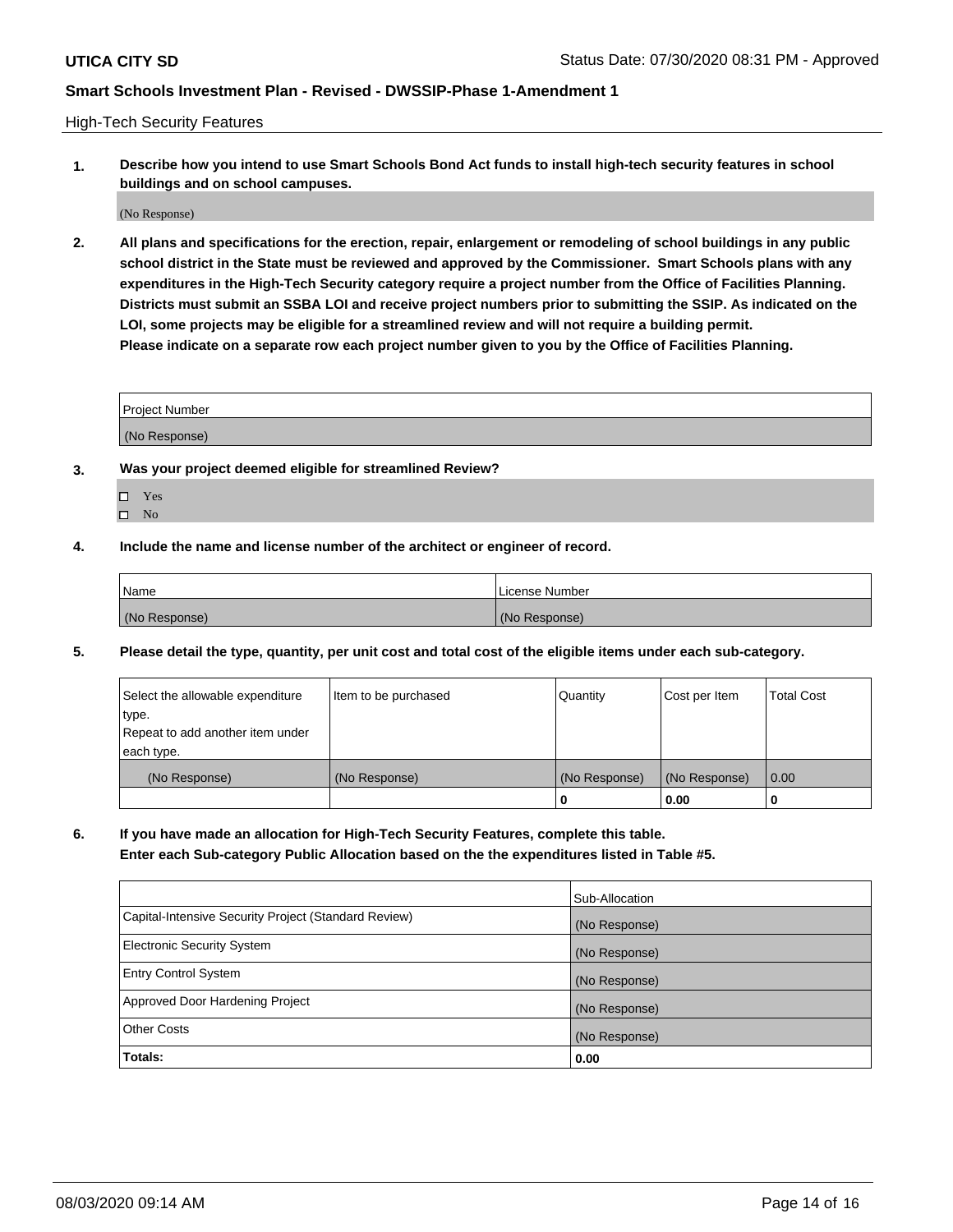Non-Public Schools

**1. Describe your plan to utilize SSBA funds to purchase devices and loan to the nonpublic schools within your district. Please specify what devices have been requested by the nonpublic schools. If the nonpublic schools have not finalized requests, the district should provide the date nonpublic schools will submit the request by.**

The Utica City School District has reached the 250/pupil max.

**2. A final Smart Schools Investment Plan cannot be approved until school authorities have adopted regulations specifying the date by which requests from nonpublic schools for the purchase and loan of Smart Schools Bond Act classroom technology must be received by the district.**

By checking this box, you certify that you have such a plan and associated regulations in place that have been made public.

**2a. Please enter the date each year nonpublic schools must request loanable items from the school district. This date cannot be earlier than June 1 of the previous school year.**

(No Response)

## **3. Final 2014-15 BEDS Enrollment to calculate Nonpublic Sharing Requirement (no changes allowed.)**

|            | Public Enrollment | Nonpublic Enrollment | 'Total Enrollment | l Nonpublic Percentage |
|------------|-------------------|----------------------|-------------------|------------------------|
| Enrollment | 9,715             | 686                  | 10.401.00         | 6.60                   |

## **4. Nonpublic Loan Calculator**

|                                                        | Loanable     | Loanable                      | Additional       | Estimated | Previously | Cumulative | <b>Final Per</b> | <b>Final Total</b> |
|--------------------------------------------------------|--------------|-------------------------------|------------------|-----------|------------|------------|------------------|--------------------|
|                                                        | School       | Classroom                     | Nonpublic        | Per Pupil | Approved   | Per Pupil  | Pupil Loan       | Loan               |
|                                                        | Connectivity | Technology                    | Loan             | Amount -  | Per Pupil  | Loan       | Amount -         | Amount -           |
|                                                        |              |                               | (Optional)       | This Plan | Amount(s)  | Amount     | This Plan        | This Plan          |
| Required Nonpublic<br>Loan                             | 0.00         | 2,485,000.0<br>l 0            |                  | 250.00    | 250.00     | 250.00     | 0.00             | 0.00               |
| Final Adjusted Loan<br>- (If additional loan<br>funds) | 0.00         | 2,485,000.0<br>$\overline{0}$ | (No<br>Response) | 250.00    | 250.00     | 250.00     | 0.00             | 0.00               |

### **5. Nonpublic Share**

|                                          | Final Per Pupil Amount | Final Nonpublic Loan Amount |
|------------------------------------------|------------------------|-----------------------------|
| Pending and Previously<br>Approved Plans | 250.00                 | 171,500.00                  |
| <b>This Plan</b>                         | 0.00                   | 0.00                        |
| Total                                    | 250.00                 | 171,500.00                  |

### **6. Distribution of Nonpublic Loan Amount by School**

| Nonpublic School Name         | 2018-19 K-12 Enrollment | Special Ed School? If Yes, not eligible |
|-------------------------------|-------------------------|-----------------------------------------|
| NOTRE DAME ELEMENTARY SCHOOL  | 244                     | <b>No</b>                               |
| NOTRE DAME JUNIOR-SENIOR HIGH | 310                     | <b>No</b>                               |
| <b>SCHOOL</b>                 |                         |                                         |
| UPSTATE CEREBRAL PALSY INC    | 189                     | Yes                                     |

### **7. Please detail the type, quantity and per unit cost of the eligible items under each sub-category.**